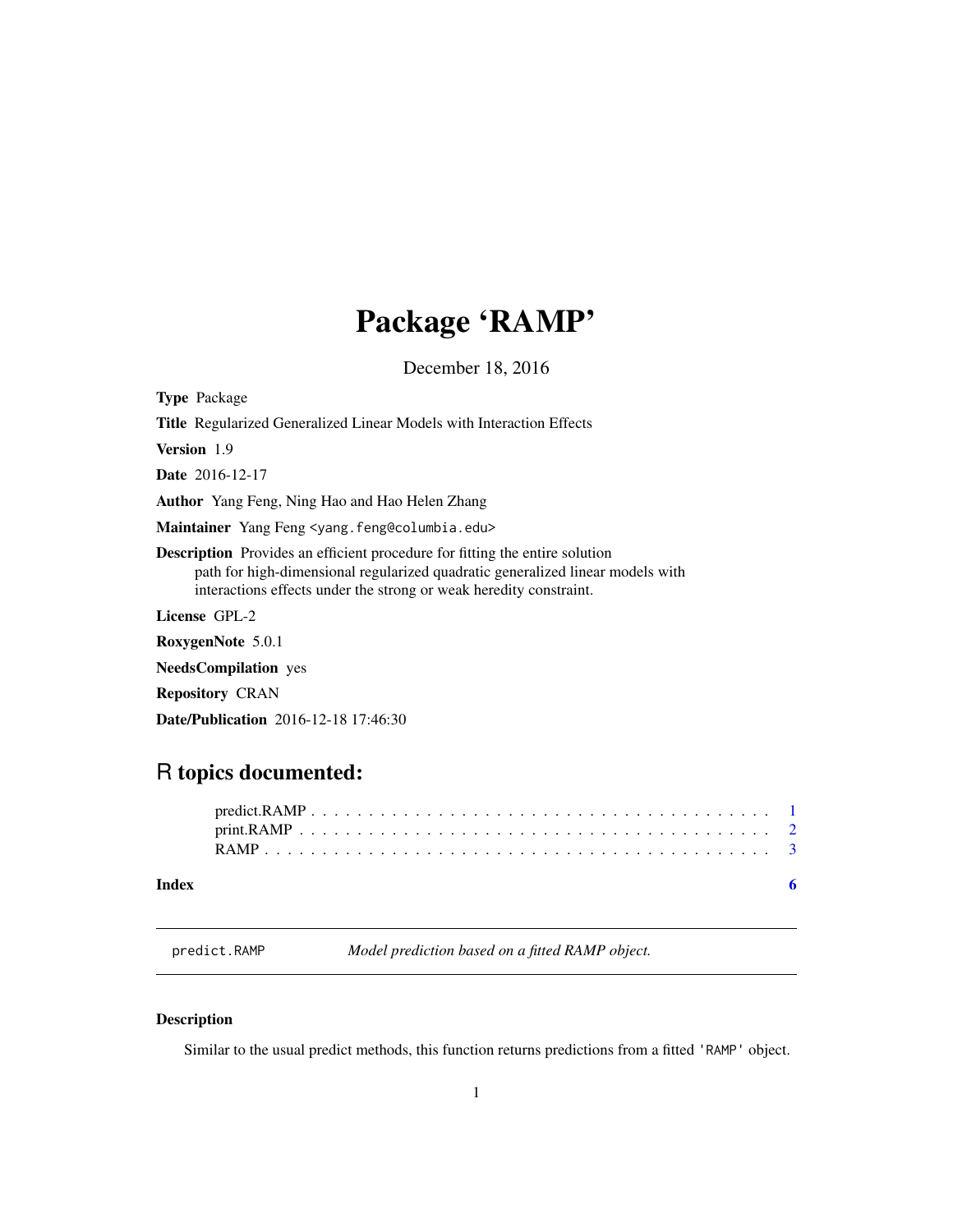# <span id="page-1-0"></span>Usage

```
## S3 method for class 'RAMP'
predict(object, newdata = NULL, type = c("link", "response",
  "class"), allpath = FALSE, ...)
```
# Arguments

| object   | Fitted 'RAMP' model object.                                                                                                                                                                                                                                                                                                                                                                                                                                                                      |
|----------|--------------------------------------------------------------------------------------------------------------------------------------------------------------------------------------------------------------------------------------------------------------------------------------------------------------------------------------------------------------------------------------------------------------------------------------------------------------------------------------------------|
| newdata  | Matrix of new values for x at which predictions are to be made, without the<br>intercept term.                                                                                                                                                                                                                                                                                                                                                                                                   |
| type     | Type of prediction required. Type 'response' gives the fitted values for 'gaussian',<br>fitted probabilities for 'binomial', fitted mean for 'poisson', and the fitted<br>relative risk for 'cox'. Type 'link' returns the linear predictors for 'binomial',<br>'poisson' and 'cox' models; for 'gaussian' models it is equivalent to type<br>'response'. Type 'class' applies only to 'binomial' models, and produces<br>the class label corresponding to the maximum probability (0-1 labels). |
| allpath  | allpath $= T$ will output all the predictions on the solution path. allpath $=$ FALSE<br>will only output the one the criterion selected in the 'RAMP' object.                                                                                                                                                                                                                                                                                                                                   |
| $\cdots$ | Not used. Other arguments to predict.                                                                                                                                                                                                                                                                                                                                                                                                                                                            |
|          |                                                                                                                                                                                                                                                                                                                                                                                                                                                                                                  |

# Value

The object returned depends on type.

# See Also

[RAMP](#page-2-1),[print.RAMP](#page-1-1)

<span id="page-1-1"></span>print.RAMP *Result summary of a fitted RAMP object.*

# Description

Similar to the usual print methods, this function summarize results from a fitted 'RAMP' object.

# Usage

```
## S3 method for class 'RAMP'
print(x, digits = max(3, getOption("digits") - 3), ...)
```
# Arguments

|          | Fitted 'RAMP' model object.                                     |
|----------|-----------------------------------------------------------------|
| digits   | The number of significant digits for the coefficient estimates. |
| $\cdots$ | Not used. Other arguments to predict.                           |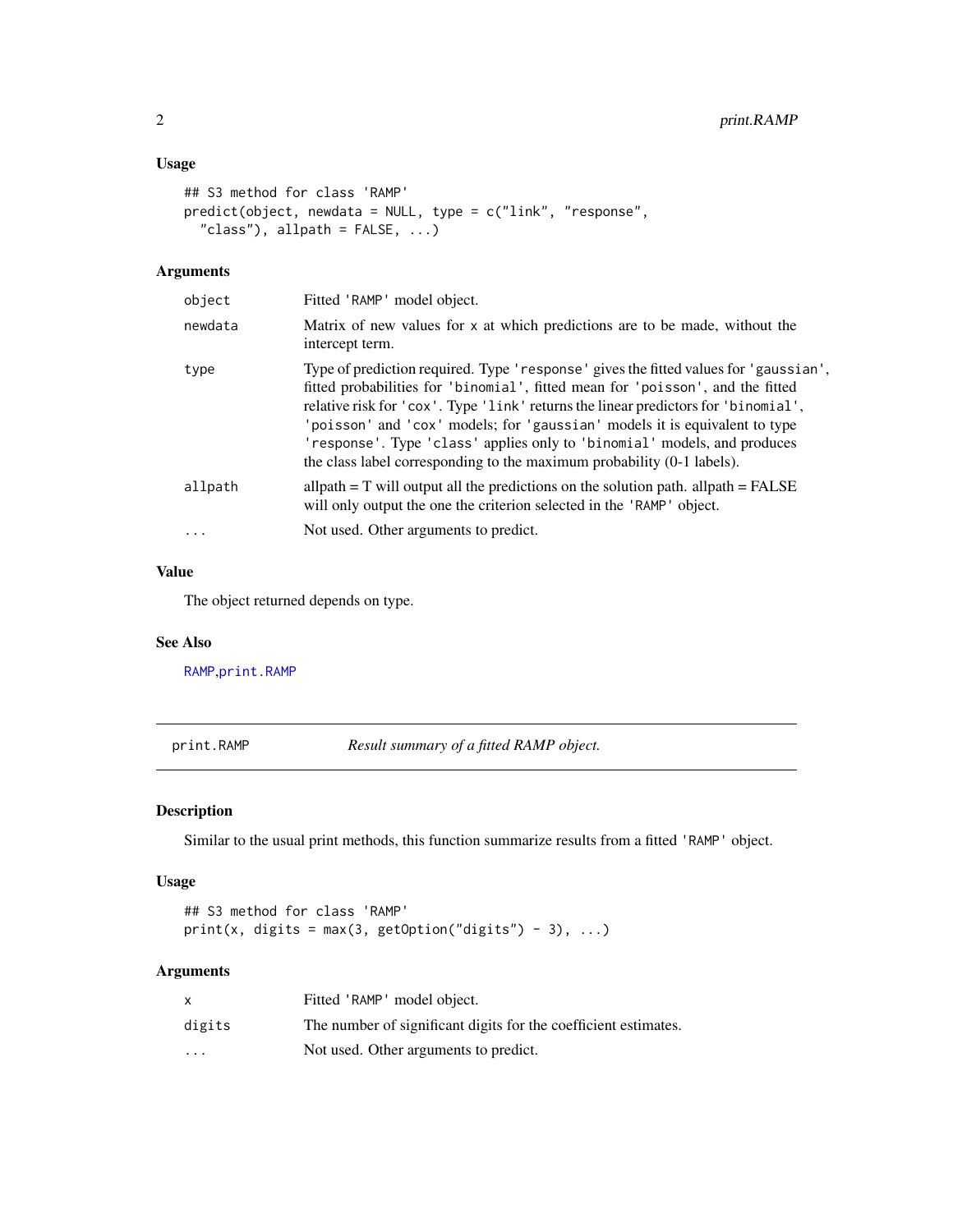### <span id="page-2-0"></span> $RAMP$  3

# Value

No value is returned.

## See Also

[RAMP](#page-2-1)

<span id="page-2-1"></span>

|--|--|

 $Regularization$  *Algorithm under Marginality Principle (RAMP) for high dimensional generalized quadratic regression.*

# Description

Regularization Algorithm under Marginality Principle (RAMP) for high dimensional generalized quadratic regression.

# Usage

```
RAMP(X, y, family = "gaussian", penalty = "LASSO", gamma = 3.7,
  inter = TRUE, hier = "Strong", eps = 1e-15, tune = "EBIC",
 penalty.factor = rep(1, neol(X)), inter.penalty.factor = 1, lam.list,
  lambda.min.ratio, max.iter = 100, max.num, n.lambda = 100,
  ebic.gamma = 1, refit = TRUE, trace = FALSE)
```
# Arguments

| X              | input matrix, of dimension nobs x nvars; each row is an observation vector.                                                                                                                                                                                                                                                                                                                                                                                    |
|----------------|----------------------------------------------------------------------------------------------------------------------------------------------------------------------------------------------------------------------------------------------------------------------------------------------------------------------------------------------------------------------------------------------------------------------------------------------------------------|
| У              | response variable, of dimension nobs x 1. continous for family='gaussian',<br>binary for family='binomial'.                                                                                                                                                                                                                                                                                                                                                    |
| family         | response type. Default is 'gaussian'. The other choice is 'binomial' for logistic<br>regression.                                                                                                                                                                                                                                                                                                                                                               |
| penalty        | Choose from LASSO, SCAD and MCP. Default is 'LASSO'.                                                                                                                                                                                                                                                                                                                                                                                                           |
| gamma          | concavity parameter. If missing, the code will use 3.7 for 'SCAD' and 2.7 for<br>'MCP'.                                                                                                                                                                                                                                                                                                                                                                        |
| inter          | whether to select interaction effects. Default is TRUE.                                                                                                                                                                                                                                                                                                                                                                                                        |
| hier           | whether to enforce strong or weak heredity. Default is 'Strong'.                                                                                                                                                                                                                                                                                                                                                                                               |
| eps            | the precision used to test the convergence. Default is 1e-15.                                                                                                                                                                                                                                                                                                                                                                                                  |
| tune           | tuning parameter selection method. 'AIC', 'BIC', 'EBIC' and 'GIC' are avail-<br>able options. Default is EBIC.                                                                                                                                                                                                                                                                                                                                                 |
| penalty.factor | A multiplicative factor for the penalty applied to each coefficient. If supplied,<br>penalty.factor must be a numeric vector of length equal to the number of columns<br>of X. The purpose of penalty factor is to apply differential penalization if some<br>coefficients are thought to be more likely than others to be in the model. In<br>particular, penalty factor can be 0, in which case the coefficient is always in the<br>model without shrinkage. |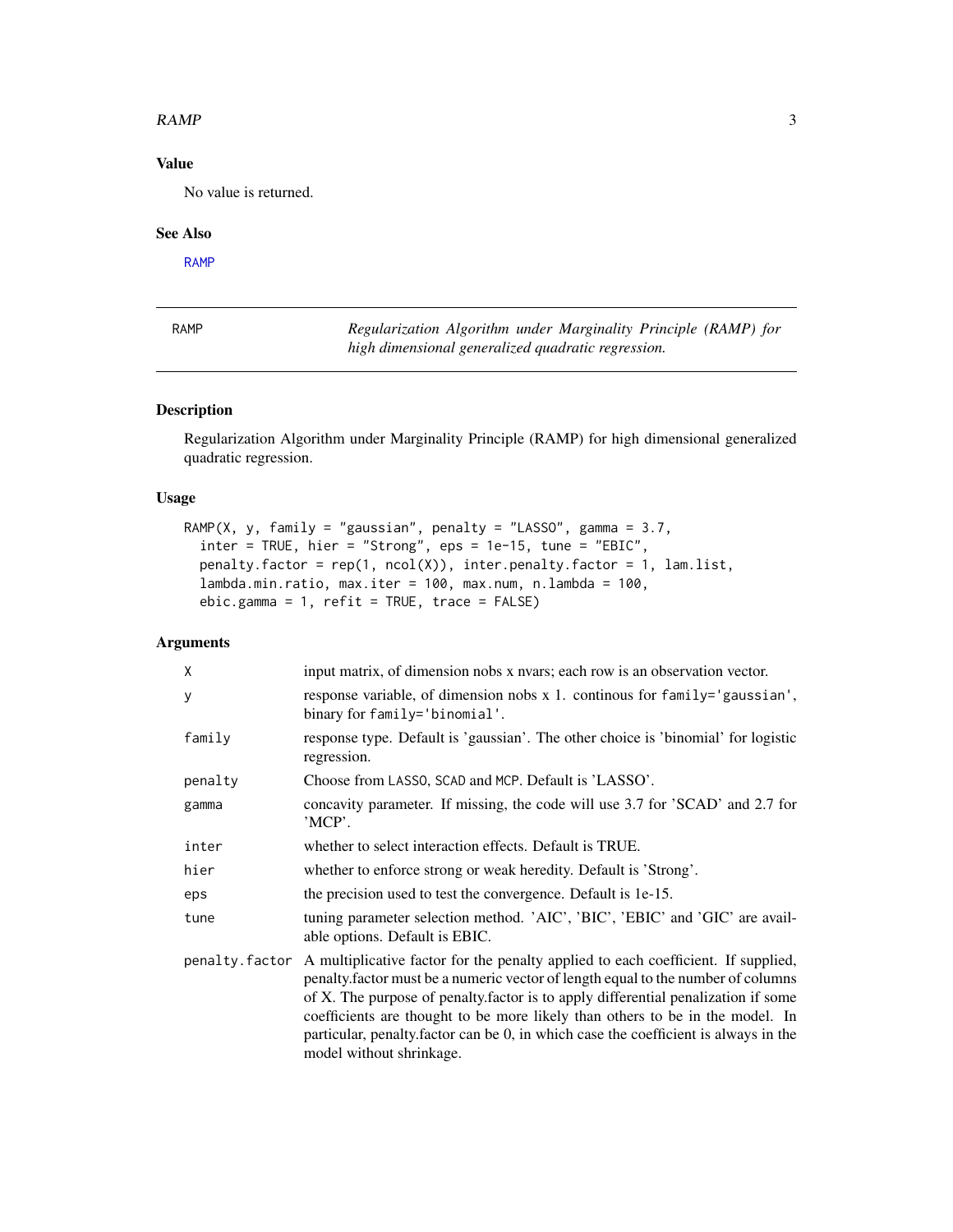<span id="page-3-0"></span>

| inter.penalty.factor |                                                                                                                                                                                                                                                                    |  |
|----------------------|--------------------------------------------------------------------------------------------------------------------------------------------------------------------------------------------------------------------------------------------------------------------|--|
|                      | the penalty factor for interactions effects. Default is 1. larger value discourage<br>interaction effects.                                                                                                                                                         |  |
| lam.list             | a user supplied $\lambda$ sequence. typical usage is to have the program compute its<br>own lambda sequence based on lambda.min.ratio and n.lambda. supplying<br>a value of $\lambda$ overrides this.                                                              |  |
| lambda.min.ratio     |                                                                                                                                                                                                                                                                    |  |
|                      | optional input. smallest value for lambda, as a fraction of max. Lam, the (data<br>derived) entry value. the default depends on the sample size n relative to the<br>number of variables p. if $n > p$ , the default is 0.0001. otherwise, the default is<br>0.01. |  |
| max.iter             | maximum number of iteration in the computation. Default is 100.                                                                                                                                                                                                    |  |
| max.num              | optional input. maximum number of nonzero coefficients.                                                                                                                                                                                                            |  |
| n.lambda             | the number of lambda values. Default is 100.                                                                                                                                                                                                                       |  |
| ebic.gamma           | the gamma parameter value in the EBIC criteria. Default is 1.                                                                                                                                                                                                      |  |
| refit                | whether to perform a MLE refit on the selected model. Default is TRUE.                                                                                                                                                                                             |  |
| trace                | whether to trace the fitting process. Default is FALSE.                                                                                                                                                                                                            |  |
|                      |                                                                                                                                                                                                                                                                    |  |

# Value

An object with S3 class RAMP.

| a0       | intercept vector of length (lambda).               |
|----------|----------------------------------------------------|
| mainInd  | index for the selected main effects.               |
| interInd | index for the selected interaction effects         |
| beta.m   | coefficients for the selected main effects.        |
| beta.i   | coefficients for the selected interaction effects. |

# See Also

[predict.RAMP](#page-0-1),[print.RAMP](#page-1-1)

# Examples

```
set.seed(0)
n = 500
p = 10 #Can be changed to a much larger number say 50000
x = matrix(rnorm(n*p),n,p)eta = 1 * x[,1] + 2 * x[,3] + 3*x[,6] + 4*x[,1]*x[,3] + 5*x[,1]*x[,6]
y = eta + rnorm(n)xtest = matrix(rnorm(n*p),n,p)eta.test = 1 * xtest[, 1] + 2 * xtest[, 3] + 3* xtest[, 6] +4*xtest[,1]*xtest[,3] + 5*xtest[,1]*xtest[,6]
ytest = eta.test + rnorm(n)
fit1 = RAMP(x, y)fit1 ###examine the results
ypred = predict(fit1, xtest)
```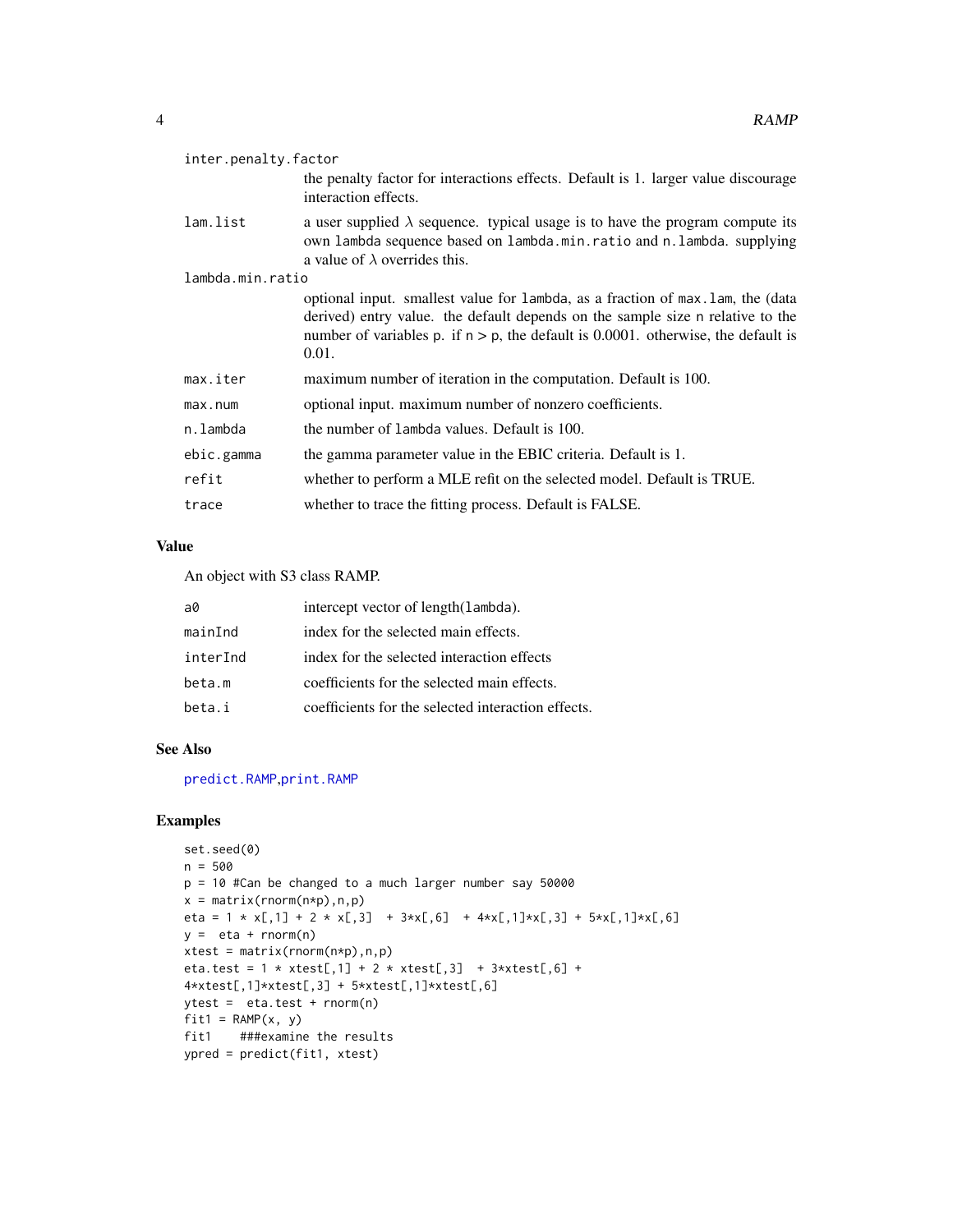### $RAMP$  5

```
mean((ypred-ytest)^2)
#fit1.scad = RAMP(x, y, penalty = 'SCAD')
#fit1.scad ###examine the results
#fit1.mcp = RAMP(x, y, penalty = 'MCP')
#fit1.mcp ###examine the results
##Now, try a binary response
#y = rbinom(n, 1, 1/(1+exp(-eta)))
#fit2 = RAMP(x, y, family='binomial') ###for binary response
## Weak heredity
eta = 1 \times x[,1] + 3 \times x[,6] + 4 \times x[,1] \times x[,3] + 5 \times x[,1] \times x[,6]y = eta + rnorm(n)eta.test = 1 * xtest[,1] + 3* xtest[,6] + 4* xtest[,1]* xtest[,3] +5*xtest[,1]*xtest[,6]
ytest = eta.test + rnorm(n)
fit3 = RAMP(x, y, hier = 'Strong')fit3 ###examine the results
ypred3 = predict(fit3, xtest)
mean((ypred3-ytest)^2)
fit4 = RAMP(x, y, hier = 'Weak')fit4
ypred4 = predict(fit4, xtest)
mean((ypred4-ytest)^2)
```